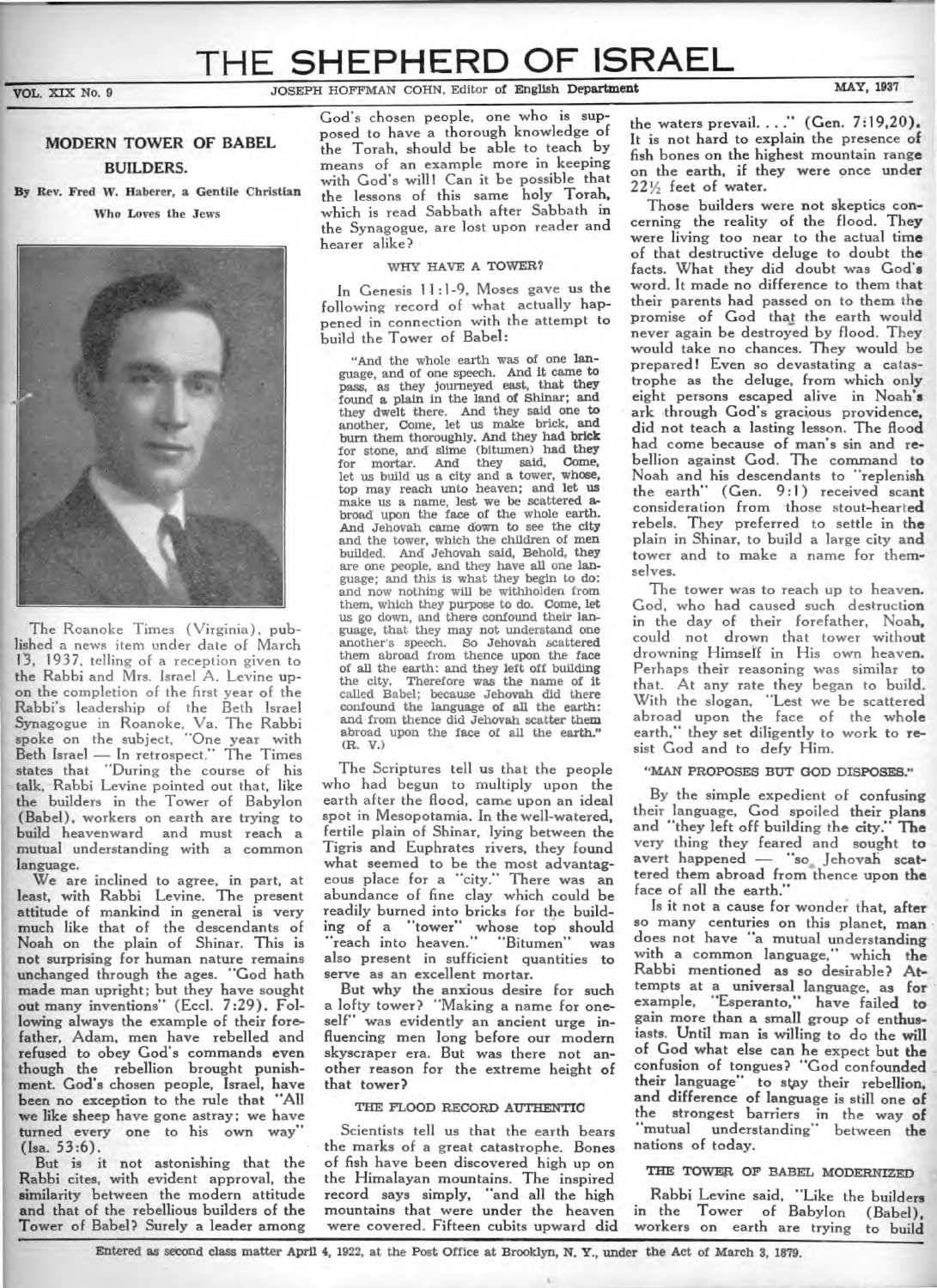**heavenward and must reach a mutual understanding with a common language?' Yes, in many respects, modern man is like those ancient men. He still builds — but not to honor God. He seeks a "name for himself.' He still strives to thwart the will of God instead of endeavoring to obey his creator.** 

**Can we not find a better example for our modern civilization to follow than that of Babel? Does the Rabbi hope that modern men can, by their own efforts, arrive at "mutual understanding with a common language" and by those means reverse the record of Babel?** 

**No, our own efforts are doomed to failure. To obey God, is to "build heavenward.- As Samuel the Prophet told King Saul, "to obey is better than sacrifice...."(I Sam. 15:22). God told Israel on Mt. Sinai:** 

**"Now, therefore, if ye will obey my voice indeed, and keep my covenant, then ye shall be mine own possession from among all peoples! for all the earth is mine;and ye shall be unto me a kingdom of priests and, a holy nation" (Ex. 19:5,6. R. V.).** 

**God-likeness is not accidental nor is it an inherited characteristic nor a natural attainment. Our inheritance is from Adam — a sinful, fallen nature. Even Israel, God's Chosen People, having the Law and the/Prophets of Jehovah, failed to reach the goal of "holiness unto the**  Lord."

#### **SATAN'S PROJECT**

**That Satan was back of the unsuccessful effort to build the Tower of Babel is quite evident. In the Garden of Eden he tempted Eve to disobey God, assuring her that by so doing she would become god-like; saying, "Ye shall not surely die: for God doth know that in the day ye eat thereof, then your eyes shall be opened, and ye shall be as God.. . <sup>9</sup> (Gen. 3:4-6. R. V.)** 

**The builders on the plain of Shinar aspired to attain to the heights of heaven but they failed 'because they tried to**  "build heavenward" by rebellion and **disobedience and in pride. God desired that the human race should develop holy god-like characters but that is only possible by obedience. He gave Adam and Eve only one test. They failed and mankind has continued to fail all down through the ages.** 

**That is why it was necessary for the Messiah to come into the world. He defeated Satan at every point where Adam and Eve had failed. He was "tempted in all points like as we are yet without sin." (Heb. 4:15). So he could bear our sin in our stead, as the sacrifices commanded in the Law of Moses atoned for the sins of Israel. Those animal sacrifices could never fully pay the penalty for the sin of man but "the Lord hath laid on him (Messiah who was 'wounded for our transgressions') the iniquity of us all" (Isa. 53:6).** 

#### **REBELLION BRINGS DISPERSION**

**Rebellion against God caused the dispersion and confusing of tongues at Babel. Moses warned Israel that rebellion would be followed by dispersion among the nations of the earth saying:** 

**"If thou wilt not observe to do all the words of this law that are written in this**  book . . . . . . the Lord shall scatter thee **among all people from the one end of the** 

**earth even unto the other." (Deut. 28:58,64). For almost nineteen centuries Israel has been in dispersion (Galoth) among the Gentile nations of the world.** 

**The Psalmist warned, "The stone which the builders rejected is become the head of the corner. This is from Jehovah: it is marvelous in our eyes" (Psalm 118:22, 23 R. V.). Yet down through the centuries Israel has sought to build a religion, Judaism, which would be a "tower reaching up to heaven." But Israel has rejected the cornerstone of true religion, chosen of God.** 

**Nineteen hundred years ago a Rabbi in Jerusalem said to the Jews of His day, "And whosoever shall fall on this stone shall be broken" (Matt. 21:44). He also warned them, "Behold your house is left unto you desolate: and I say unto you, Ye shall not see me until ye shall say, Blessed is he that cometh in the name of the Lord" (Lk. 13:35. R. V.). For His daring challenge to those "builders," Jesus the Messiah was hung on a cross. For their rejection of Him who is the "cornerstone", Israel has been dispersed in confusion all over the earth. Can there be any picture of ''desolation" more poignant than that of pious orthodox Jews weeping at the "wailing wall" while hostile Arabs cut them down?** 

#### **THE WAY BACK**

**When Moses warned Israel of the sufferings which would most surely follow their rebellion against God and of the world-wide dispersion for their sins, he also pointed out the remedy for their situation:** 

**"But from thence ye shall seek Jehovah thy God and thou shalt find Him when thou; searchest after Him with all thy heart and with all thy soul. When thou art in tribulation and all these things are come upon thee, in the latter days thou shalt return to Jehovah thy God and hearken unto His voice: for Jehovah thy God is a merciful God; he will not fail thee, neither destroy thee, nor forget the covenant of thy fathers which He** *sware* **unto them." (Deut. 4:29-31. R. V.).** 

**If you are in "tribulation, dispersed among the nations," suffering and tired of it all, then now is the time for YOU to seek God "with all your heart and with all your soul and you will surely find HIM:' God has "not failed" nor has He "forgotten His covenant." The way to "build heavenward", the way back to God, is not marked by continued rebellion but by the obedience of faith.** 

## **AMERICAN BOARD OF MISSIONS TO THE JEWS, Inc.**



**HEADQUARTERS BETH SAR SHALOM Throop Avenue and Walton Street Brooklyn, N. Y.** 

**Copies of The Shepherd of Israel may be obtained at the following stations:-** 

> **Brooklyn, N. Y. 27 Throop Avenue REV. LEOPOLD COHN**

**Chicago, III. 316 Stanley P1. Rev. SOLOMON BIRNBAUM** 

**Pittsburgh, Pa. 1603 Centre Avenue Rev. JOHN SOLOMON, Missionary** 

**Philadelphia, Pa. 535 Spruce Street Mr. HARRY BURGEN, Missionary** 

> **Columbus, Ohio 1039 E. Broad Street Rev. OSCAR WAGO**

**Los Angeles, Calif. 2005 Brooklyn Ave. Rev. E. ZIMMERMAN** 

**Sidney, Australia 145 Commonwealth Street Rev. G. E. ARDILL** 

**Warsaw, Poland Targowa, 15. M. 4. Rev. MOSES GITLIN, Missionary** 

**Jerusalem, Palestine Gospel Gate, Russian Compound Rev. FRANK L. BOOTHBY, Missionary** 

> **Paris, France 123, Avenue du Maine Rev. HENRI VINCENT**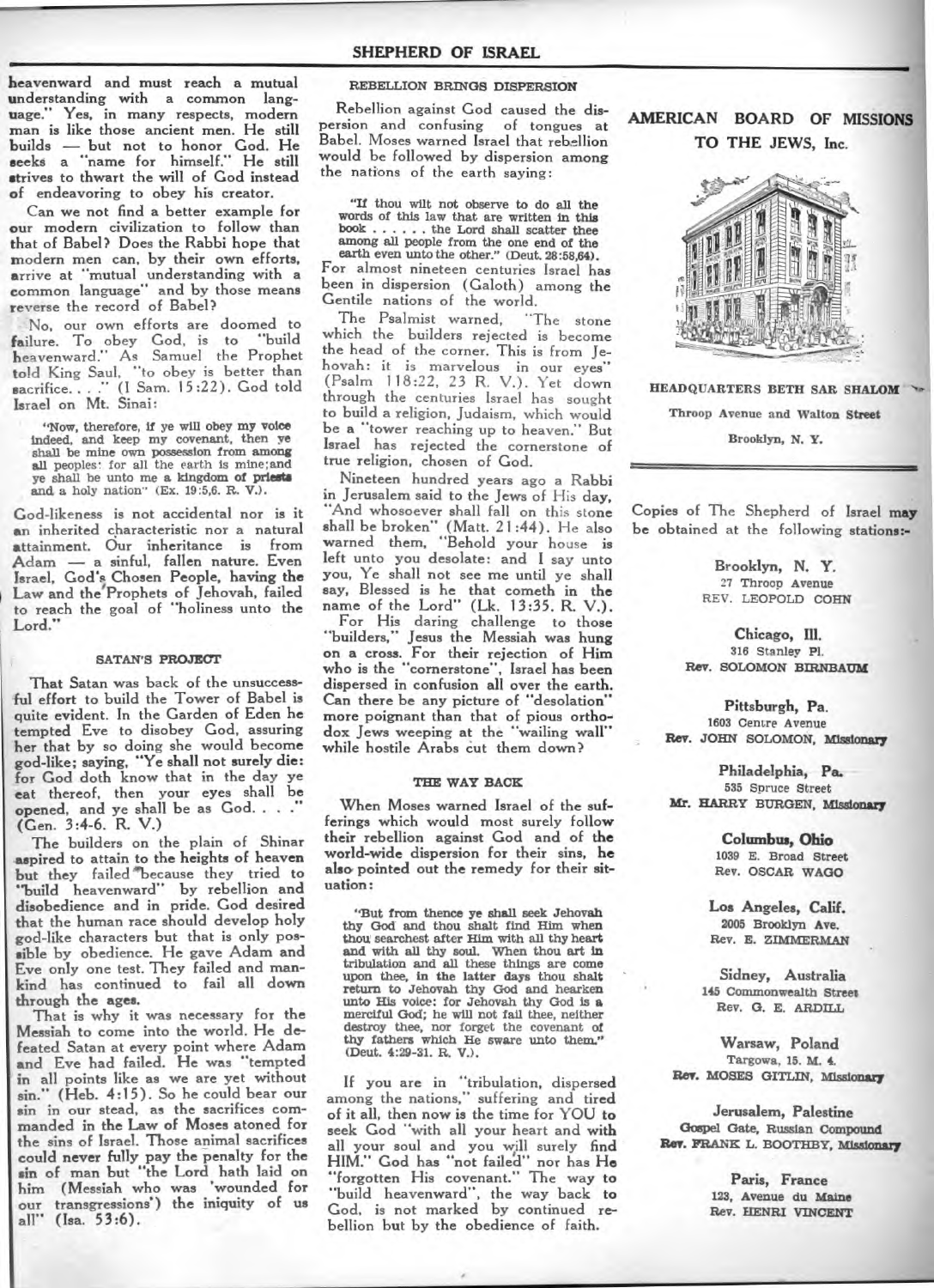ישוע המשיח. ווען אידען זאָלען איהם נור וועלען מקבל זיין אלם זייער משיח. און דער אמת איז. אז דורך ישוע זענען מיר מאקע ריין געוואָרען פון זינד.

\* \*

עם איז א מנהג בכל תפוצות ישראל אויפ-צו-זיין די נאכם פון שבועות און זאָגען תיקון ליל שבועות. מ'פלענט אונז אויך איינרעדען אז אין יענע נאכט שפאַלט זיך דער הימעל. מיר ווילען דאָ פרענען אונזערע ווערטהע לעזער, פאָרוואָס און פון ווען האָט זיך דיעזער מנהג אָנגעהויבען ביי אידען? וואָס איז די אורואך דערפון? איהר ווייסט נישט טאָ הערט.

אין (ברית חדשה) מפעלות השליחים קאפיטעל ב, לייענען מיר: "ווען די זיבען וואָכען זענען פאָר- איד אום שמחת תורה ? איבער האָבען זיך די גלויביגע אין ישוע המשיח פערואמעלט אם פונפציגסטען טאָג, אום שבועות, זיי האָבען געזונגען שירות ותשבחות און מתפלל נעווען בשם ישוע המשיח. פלוצים איז געקומען 8 גרויסער רעש פון הימעל אזוי ווי דאָס קול פון 8 שטורמווינד און זיי זענען אָנגעפילט געוואָרען מיט'ן רוח הקודש און האָבען אָנגעהויבען צו רעדען מיט פערשיעדענע שפראכען; אלע אידען פון ירושלים וואָם האָבען נערערט פרעמדע לשונות ווייל זיי זענען געקומען פון פרעמר שפרעכענדע לענדער, האָבען פערשטאַנען וואָס די תלמידים האָבען גע-רערט, און האָבען זיך שטאַרק דעריבער פערוואונ-דערט. איינער פון די תלמידים, שמעון פעטרום, האָט צו זיי אַ האַרצינע דרשה נעהאַלטען און זיי ערקלעהרט פון הייליגען תנ"ך או ישוע המשיח איו דער איינציגער גואל צדק פאר אלע, פאר אידען און נישט-אירען. אין יענעם טאָג זענען דריי טויזענט אידען באקעהרט געוואָרען צו דער אמונה אין ישוע המשיח".

> ווי עם צייגם זיך האָם יענער שבועות ביי נאַכם, ווען די תלמידים פון ישוע זענען וואך געווען, א -גרויסען איינפלוס געהאַט אויף אידען אין אַלע פּאָל גענדע יאָהרען, אווי, או אידען זענע נאָך ער היום וואך יעדען שבועות נאכט זאָגענדיג תיקון און תהלים. מ'ווארט, דער הימעל זאָל זיך ווידער עפענען און אנשטאט דעם "ארור" זאָל ארוטער קומען פון הימעל נאָטס ברכות.

האָם זיך דער הימעל שוין אַמאָל אין אייער לעבען נעשפאלמען? יענע שבועות נאכמ ווען די תלמידים זענען צוואַם געווען האָט זיך דער הימעל טאַקע יאָ נעעפענט און דער רוח הקודש איז איבער זיי ארונטער נעקומען. זיים דאַמאָלס אָבער איז דער הימעל גע-בליבען צו-נעשלאָסען אווי ווי גאָט ואָגט: "כי אם עונותיכם היו מבדילים בינכם לבין אלהיכם וחמאתיכם הסתרו פנים מכם משמוע". (ישעיה נ"ם) אזוי לאנג ווי אידען האָבען קיין כפרת עון לויט גאָטס וואָרט, הענגט נאָך אַלץ דער "ארור" איבער'ן זינדער. נאָט הערט נישט זייערע תפלות (ישעיה א, 15) ער נעמט נישט אן דאָם פאַסטען (ישעיה נ"ח, 4) די הימלען זענען פארשלאָסען און וועלען זיך ערשט ראן עפענען ווען מיר וועלען בא-נוצען דעם געהעריגען שליסעל צו די שערי שמים, נעמליך דורך אמונה אין קרבן פון ישוע המשיח; ביז האמאלם וועט ביי אידען שבועות תמיד זיין

ווי 8 "שטילע חתונה".

פון שבועות נעמט עס א היבשע צייט ביז'ן נעכסטען פרעהליכען יו"ט. סכות, וועלכער ענטהאלט נשמחתכם תמלא נפשכם".

אין זיך שמחת תורה. עם פרעגם זיך פארוואָם זענען אידען אווי אויפגעלענט אין יענעם יו״ט? עס קאָן נישט זיין דערפאר ווייל אידען האָבען אויסגעלייענט די סדרות פון דער גאנצער תורה און זיי זענען מסיים אום שמחת תורה די לעצמע סדרה, ווייל: ערשמענם האָמ דאָם נור דער בעל קורא געלייענמ

דאָרט אין שוהל. דער איד בכלל איז אודאי נישט יוצא מיט דעם וואָם דער בעל קורא לייענט... און צווייטענס, וואָס פֿאַרשטעהען דען אידען גאָר פֿון דער תורה ווען זיי זאָלען אפילו אליין לייענען ? און דריטענס: איז דאָך לייענען אַליין נישט גענוג. ווייל עם הייסט דאָך "ללמוד וללמד לשמור ולעשות". איהר הערט. אויך טהון, ד"ה, האלטען די תורה. איז דאָך די פראַנע, וואָסאַראַ שמחה איז אויפ'ן

מיר קאָנען אָבער דאָס פֿאַרשטיין לויט די סמנים ווי די ימים טובים זענען איינגעפיהרט. יענע שמחה וואָם אידען האָבען מיט דער תורה אום שמחת תורה איז נישט 8 הלכה למשה מסיני נייערט לומדים און אַמאָליגע פיהרערם פון אידען האָבען דאָם איינגע-פיהרט נאָך משנים קדמניות אָן און זיי האָבען גע-הָאַט אַ כונה דערביי, נעמליך, זיי האָבען גוט גע-וואוסט אז יום כפור וואָס ווידערהאָלט זיך יעדעס יאָהר איז נור אַ פֿאָרבילר איבער דעם גרויסען קרבן פון ישוע המשיח. זיי, די לומדים האָבען געוואוסם אז די קרבנות וואָס מ׳האָט געברענגט אום יום כפּור וענען נישט געווען בשלמות ווייל מ'האָט דאָך בע-דארפט ברענגען יעדען יום כפור אויפ'ס ניי אוא קרבן. האָבען זיך יענע לומדים, מאמינים בישוע המשיח שמארק געפריים צו זעהן אז די אלע קרבנות וענען נור א פארבילר אויפ'ן קרבן המשיח וואם האָט בעדאַרפט איינמאָל פאַר אַלע מאָל געקוילעט ווערען פאר אונזערע זינד און דערמים זאָלען מיר האָבען אַ תיקון אויף די חטאים וואָס מ׳זעמיר בע-גאַנגען נישט האַלטענדיג די הייליגע תורה. אָט דאָס האָבען יענע לומדים געזעהן און זיי האָבען אַ גרויסע שמחה געהאט אום שמחת תורה, כלומרשט מיט דער תורה, אָבער דער עיקר איז געווען ישוע המשיח וואָם איז דער תכלית פון דער תורה. אויף וועם דער יום כפור איז מרמז.

יענע לומדים האָבען אויך קיין מעות געהאַמ ווייל די שמחה אין ישוע המשיח איז די גרעסמע פון אלע שמחות. נאָט זאָגט אין זכריה ט, 9: "גילי מאד בת ציון הריעי בת ירושלים הנה מלכך יבוא לך צריק ונושע". ד"ה, פרייע דיך זעהר דו בת ציון... דיין מלך המשיח קומט צו דיר. ער איז 8 צריק און 8 העלפער. יא, ער. דער הייליגער משיח העלפט אונז אויך פטור ווערען פון דעם "ארור" וואָס הענגט איבער מענשען ווייל מ'האלט נישט גאָטס תורה.

און ווייל סכות קומט תיכף נאָך יום כפור, וואָס איז א פאָרבילר פון ישוע המשיח. דורך וועם מיר האָבען אַן אמת'ן יום כפור, האָבען די מנהיגים און לומדים איינגעפיהרט דעם שמחת תורה, דאגעגען אָבער שבועות, איז דאָך פאַר יום כפור און האָט נישט די אויסויכט פון יום כפור, איז טאקע די שמחה אום שבועות נישם פאָלקאָמען.

הלואי זאָל דיעזער יום טוב שבועות זיין פאַר כל ישראל 8 יום טוב פון גילה רינה דיצה וחדוה אין ישוע המשיח וואָם איז דער מקור פןן שמחה. אזוי ווי ער האָט געזאָגט אין יוחנן ט"ו : את הדברים האלה דברתי אליכם לבעבור תהיה שמחתי עליכם

## אונזערע מיסיאנען

און אנדערע סטיישאָנס וואו איהר קאָנט באַקומע אונזער מאָנאַטס-בלאַט "רעה ישראל" גראַט ס:

> ברוקלין, נ. י. רעוו. לעצפצלר קצחן יוועניו פרופ עוועניו

INB ISTERVIEW PIE מה האררי בוירנעו 635 ספרוס סטריט

פימסבורג, פא. רעוו. דושאן סאלאמאן 1603 סענטראל עוועניו

שיקאנא, אידינאי רעוו. סאָלאָמאָן בירנבאום 316 סטענלי פליים

לאם אגגעלעם. קאלים. רעוו. ע. ציממערמאן 2005 ברוסלין עוועניו

קאלומבום, אחייא רעוו. אסקאר וואגא 1039 איסט בראָאַד סטריט

סידני, אסטראליען רעוו. ג. ע. ארדיל 145 קאָמאָנוועלמה סטרים

> ווארשע. פוילען רעוו. משה נימלין םארנאוונא 15. מ. 4.

ירושלים. פאלעספינא נאספעל גייט, רוסישער קאַמפּאונד רעוו. פרענק בומהביי

> פאריז, פראנקרייך רעוו. הענרי ווינסענט 123 רא-מעין עוו.

# בית שר שלום

קארנער מרופ עוו. און וואלמאן סמרים

קומט צו אונזערע פערזאַמלונגען

פרייטאג נאכט, 8 אוהר..פיר מענער און פרויען ואַנטאג נאַכט, 8 אוהר.................טעסטימאַניאַל